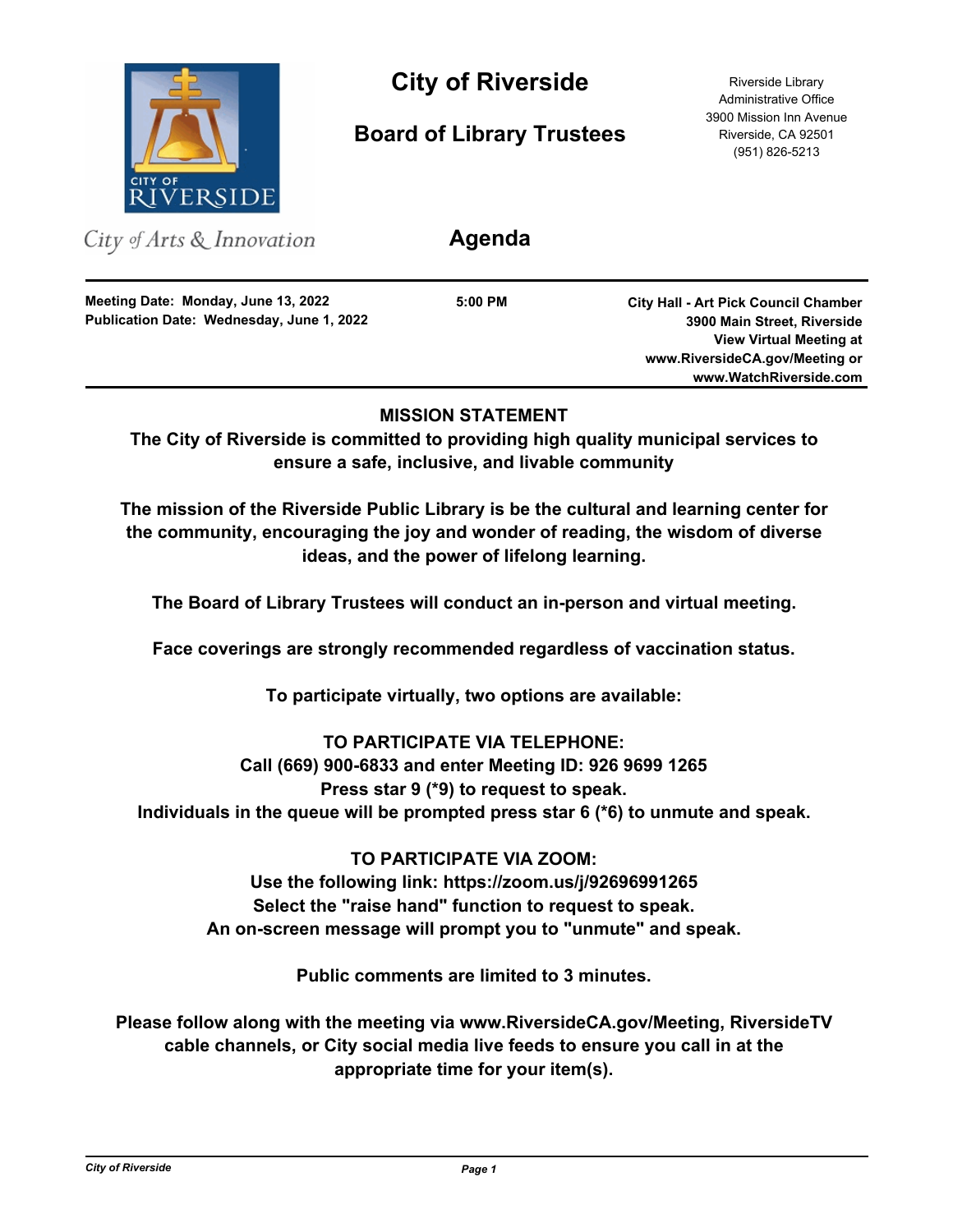**Public comments regarding items on this agenda or any matters within the jurisdiction of the Board can be submitted by eComment at www.RiversideCA.gov/Meeting until two hours before the meeting.**

**\* \* \* \* \* \* \***

**Pursuant to the City Council Meeting Rules adopted by Resolution No. 23618, members of all Boards and Commissions and the public are reminded that they must preserve order and decorum throughout the meeting. In that regard, members of all Boards and Commissions, as well as the public participants are advised that any delay or disruption in the proceedings or a refusal to obey the orders of the City Council, Boards and commissions, or their presiding officer constitutes a violation of these rules.**

**The City of Riverside is committed to fostering a respectful workplace that requires all employees and external stakeholders to embrace a culture of transparency and inclusivity. This includes acceptable behavior from everyone; a workplace that provides dignity, respect, and civility to our employees, customers, and the public they serve. City meetings should be a place where all members of our community feel safe and comfortable to participate. While there could be a high level of emotion associated with topics on this agenda, the City would like to set the expectation that all members of the public use language appropriate to a collaborative, professional, and respectful public environment.**

**The City is resolute in its commitment to eliminate any form of harassment, discrimination, or retaliation in the workplace. The City maintains a zero-tolerance policy for harassment, discrimination, and retaliation in compliance with new harassment and discrimination laws.**

 **\* \* \* \* \* \***

LISTENING ASSISTIVE DEVISES are available for the hearing impaired. The City of *Riverside wishes to make all of its public meetings accessible to the public. Upon request, this agenda will be made available in appropriate alternative formats to persons with disabilities, as required by 42 U.S.C. §12132 of the Americans with Disabilities Act of 1990. Any person with a disability who requires a modification or accommodation in order to participate in a meeting should direct such request to the City's ADA Coordinator at (951) 826-5427 at least 72 hours before the meeting, if possible. TTY users call 7-1-1 for telecommunications relay services (TRS).*

*Agenda related writings or documents provided to the Board are available for public inspection at www.RiversideCA.gov/Meeting and in the binder located at the entrance of the meeting room.*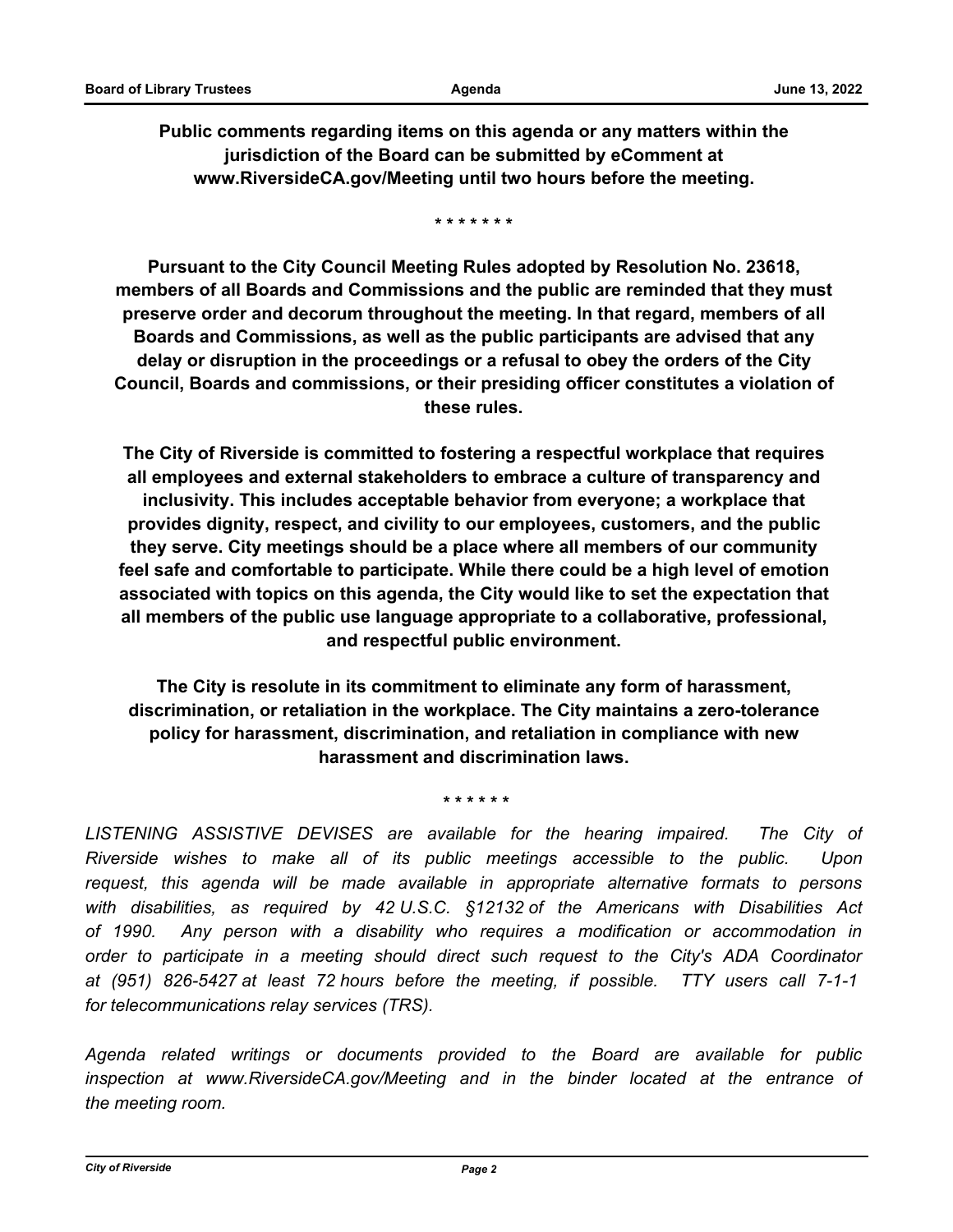*Pursuant to Government Code Section 54954.2 the Board of Library Trustees will conduct a meeting at the above time and place for the purpose of transacting or discussing business as identified on this agenda. Any person who has information to contribute during the Board of Library Trustee meeting is invited to participate and should submit a "Request to Speak" form to the Administrative Secretary prior to the commencement of the meeting.* 

PLEASE NOTE--The numerical order of items on this agenda is for convenience of *reference. Items may be taken out of order upon request of the Board Members.*

CALL TO ORDER - President

### PLEDGE OF ALLEGIANCE TO THE FLAG

#### PUBLIC COMMENT

*Audience participation is encouraged. Public comments are limited to 3 minutes.*

1 To comment on this item and any matters within the jurisdiction of the Board of Library Trustees you are invited to participate in person or call at (669) 900-6833 and enter Meeting ID: 926 9699 1265. Press \*9 to be placed in the queue to speak. Individuals in the queue will be prompted to unmute by pressing \*6 when you are ready to speak.

To participate via ZOOM, use the following link: https://zoom.us/j/92696991265, select the "raise hand" function to request to speak. An on-screen message will prompt you to "unmute" and speak - Individual audience participation is limited to 3 minutes.

#### CONSENT CALENDAR

*All matters listed under the Consent Calendar are considered routine by department staff and may be enacted on by the Library Board of Trustees by one motion. There will be no separate discussion on these items unless, before the Library Board of Trustees votes on the motion to approve the recommendations, Trustees, staff, or public request*  specific items be removed from the Consent Calendar for separate action. Removed *consent items will be discussed separately.*

- 2 Minutes April 11, 2022
- *Attachments:* [Minutes](http://riversideca.legistar.com/gateway.aspx?M=F&ID=7af0f384-3cb2-43a6-b362-d0bc07fd8aa6.docx)
- 3 Approval of Trust Fund Expenditures

*Attachments:* [Report](http://riversideca.legistar.com/gateway.aspx?M=F&ID=e6e1be7e-ecbe-4214-945b-238874d0fde1.docx)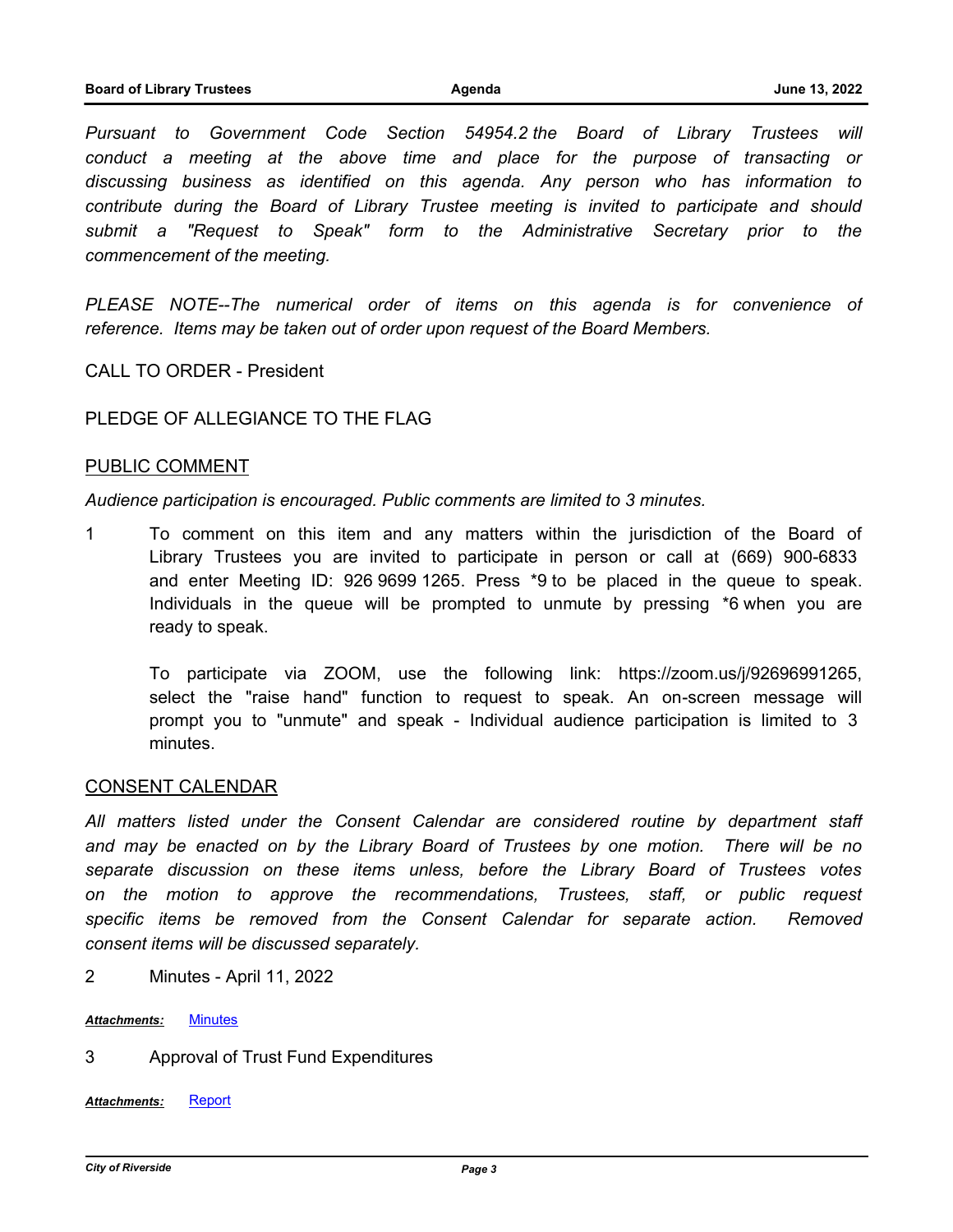#### 4 Formal Acceptance of Gift Fund Donations

*Attachments:* [Report](http://riversideca.legistar.com/gateway.aspx?M=F&ID=65855734-f33b-4973-8ee6-0e99dc4380d6.docx)

5 Incident Report

**[Report](http://riversideca.legistar.com/gateway.aspx?M=F&ID=a8511632-bbb5-40a6-9e93-613e357fd177.docx)** [Rules of Library Conduct](http://riversideca.legistar.com/gateway.aspx?M=F&ID=538ec449-2a6e-4452-b4a8-29de2ecd0be1.pdf) *Attachments:*

#### DISCUSSION AND ACTION CALENDAR

*Audience participation is encouraged. Public comments are limited to 3 minutes. Via phone: press \*9 to be placed in the queue to speak when the discussion item is called. Via Zoom: select the "raise hand" function to request to speak. An on-screen message will prompt you to "unmute" and speak.*

6 Update on proposed Fiscal Year 2022-2024 Biennial Budget

#### *Attachments:* [Report](http://riversideca.legistar.com/gateway.aspx?M=F&ID=1338e351-00a5-4e5e-9b86-2db4a6425c97.docx)

- 7 Determine whether the absence of Trustee Tate from the April 11, 2022, meeting should be excused or unexcused
- *Attachments:* [Report](http://riversideca.legistar.com/gateway.aspx?M=F&ID=0433938f-92ac-42e1-b75b-90288c275141.docx)
- 8 Annual Review of the Code of Conduct
- **[Report](http://riversideca.legistar.com/gateway.aspx?M=F&ID=509fb91c-18c5-4bf5-b252-e27b9c5aaf2c.docx)** [RMC 2.78](http://riversideca.legistar.com/gateway.aspx?M=F&ID=389be1f8-a988-44bd-ac64-191fdb5f7bfc.pdf) *Attachments:*

#### BOARD AND DIRECTORS COMMUNICATION

- 9 Brief reports on Conferences, Seminars, and Meetings attended by Board Members
- 10 Brief reports on Conferences, Seminars, and Meetings attended by Library Director
- 11 Items for future Board of Library Trustees consideration as requested by Board **Members**

*\* \* \* \* \* \* \* \* \**

*The next Board of Library Trustees meeting is scheduled for Monday, July 11, 2022, at 5 p.m.*

> *For live Webcast of the Board Meeting: RiversideCA.gov/Meeting or www.WatchRiverside.com*